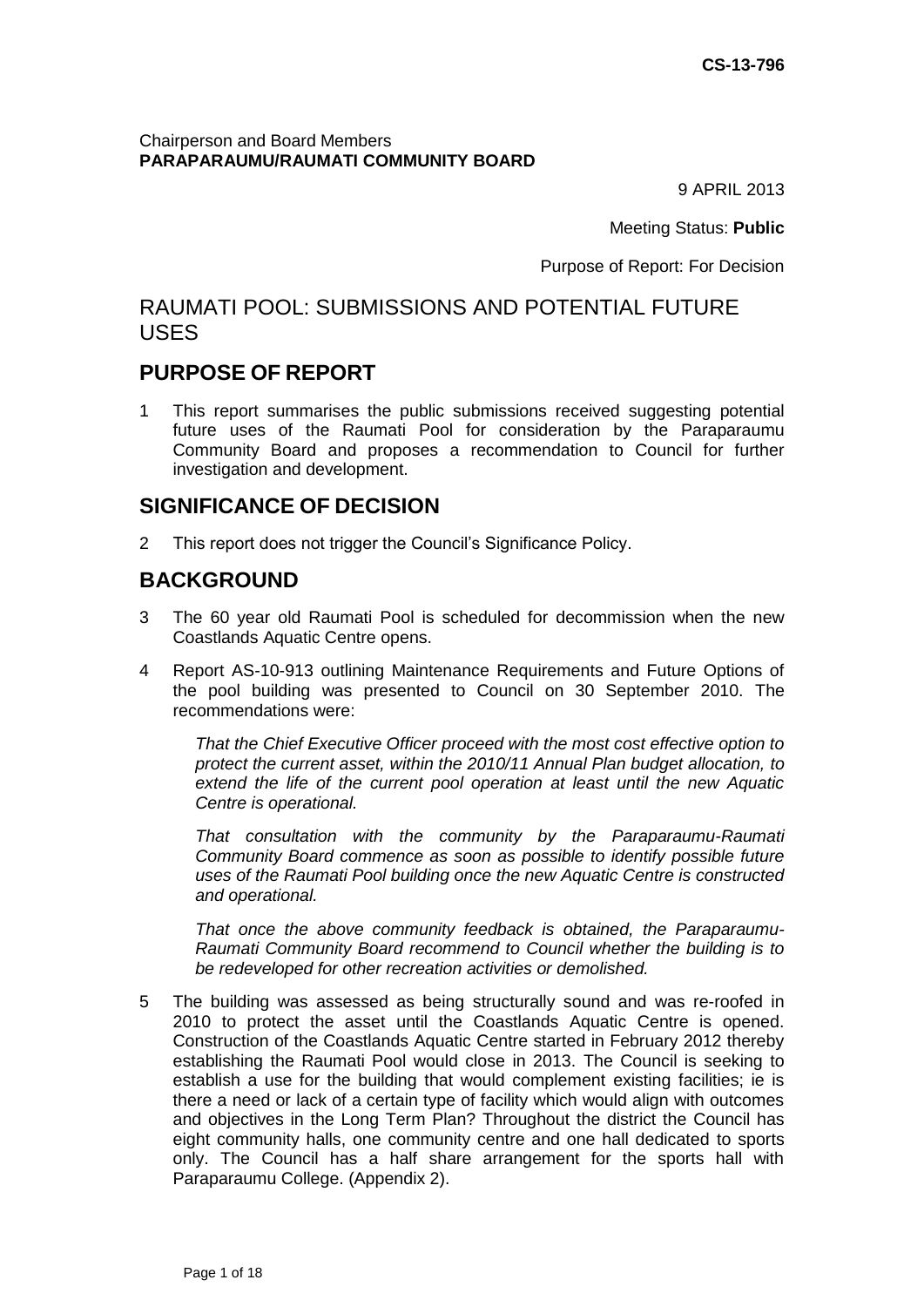- 6 A two stage process to determine the future use of the building was approved by the Paraparaumu/Raumati Community board in October 2012. (Refer report CS-12-695.) The report proposed the following criteria to facilitate assessment of proposals.
	- *A multi-use facility*
	- *Open to the public*
	- *Consistent with uses allowed under the Reserves Act 1977*
	- *Realistic development, within budget and timeframe*
	- *Complement the development of Marine Gardens as a destination park in the region*
- 7 The report also identified that any future use should be consistent with the following Community Outcomes:
	- Outcome 2: local character is retained within a cohesive district (…nurturing those things that create a sense of community as a whole)
	- Outcome 4: the community makes use of local resources and people have the ability to act in a sustainable way on a day to day basis
	- Outcome 6: the District is a place that works for young people
	- Outcome 7: the District has a strong, healthy, safe and involved community.

# **CONSIDERATIONS**

8 This section of the report provides detail of the facilities and land before moving on to describe the submissions received and the assessment of those against the criteria in paragraphs 6 and 7.

*Existing facilities - buildings*

- 9 Raumati Swimming Club owns the section of building to the south end of the pool. (Refer to appendix 1) The Club has been approached about their plans for their portion of the building once the pool is closed. In general terms, the Club wishes to donate the building to the Council and for the value of the donation to be recognised in some form. The Club believes their building will be of little use to them once their water training activities move to the Coastlands Aquatic Centre.
- 10 Under the terms of the Club's Lease agreement with the Council (which expired on 31/03/2011) Clause 19 states: *On termination of the lease the land, together with all improvements, shall revert to the Lessor without compensation being payable to the Lessee.*
- 11 If agreement cannot be reached, as the Lease has expired, the Council could appropriate the Raumati Swimming Club building without compensation to the Club. Alternatively, the Club has external access to the space and the Council could close access from the Pool building with a common wall and disregard the Club building from its consideration. Discussion will continue with the Club with the aim of finding a solution suiting both parties. Likely outcomes might either: enable the Council to reasonably assume ownership of that portion of the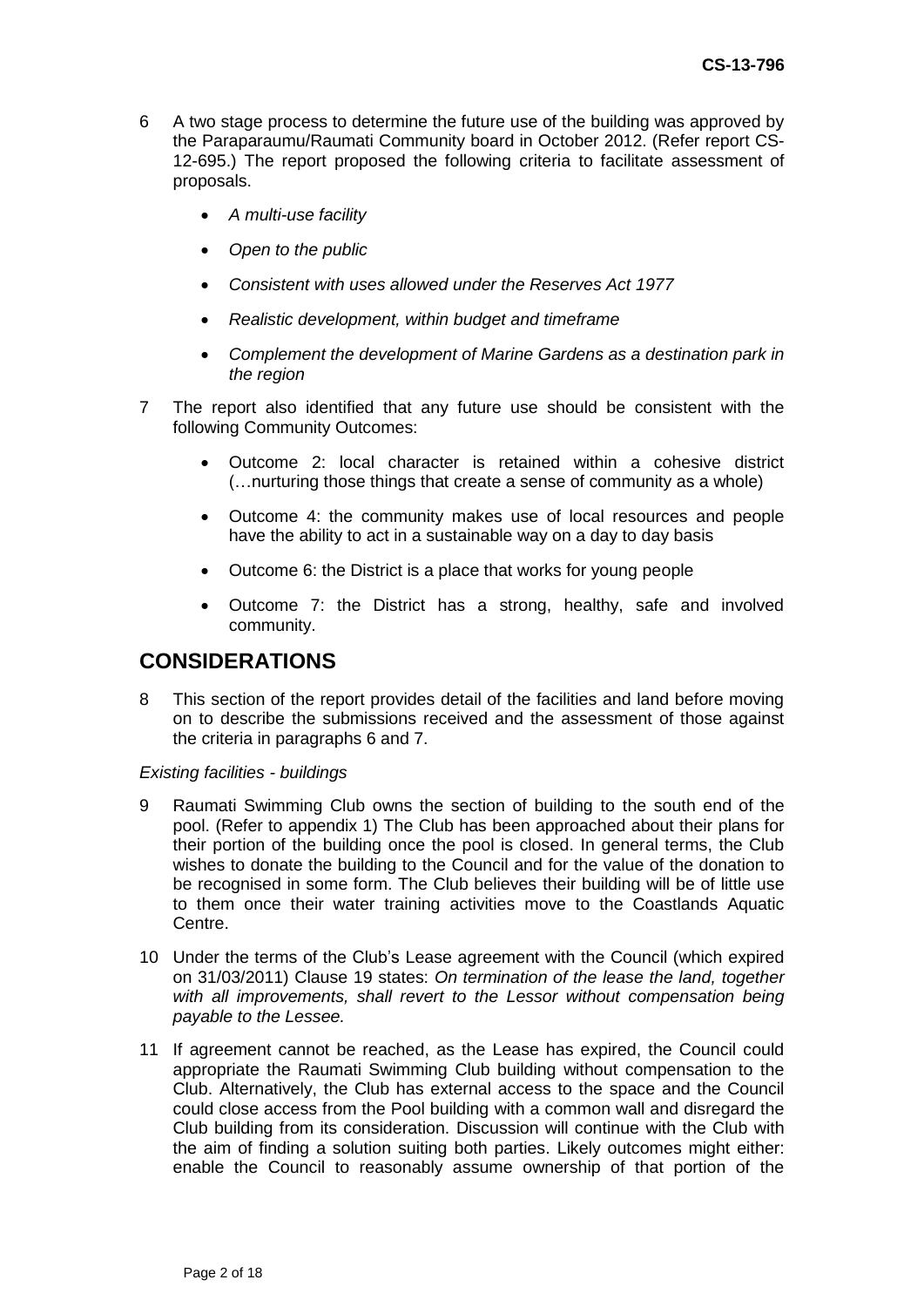building to include in its planning for future use; or, see the Club continuing their ownership and use of their building.

12 Attached to the pool complex is the Waterfront Café and Bar; which has a current lease that expires in November 2013. The tenancy is above the ground floor space occupied by the pool changing rooms. Any future proposals will have to consider the future of the business and the proximity of a bar next to a community facility. The Waterfront Café and Bar is well patronised and popular. It is one of only a few businesses of this type in the district located immediately on the coastal edge.

### *Existing facilities - land*

- 13 The land the Raumati Pool complex is situated on is owned by the Crown, vested in the Department of Conservation and administered by the Kāpiti Coast District Council. It forms part of Marine Gardens and is classified under the Reserves Act 1977 as Recreation Reserve. If no viable end use is identified and the building is demolished it is very unlikely consent would be given to construct another building on this site in the future.
- 14 Being classified as a Recreation Reserve the primary purpose as outlined in the Reserves Act 1977 is *"for the purpose of providing areas for the recreation and sporting activities and the physical welfare and enjoyment of the public, and for the protection of the natural environment and beauty of the countryside, with emphasis on the retention of open spaces and on outdoor recreational activities, including recreational tracks in the countryside"*.

### *Alignment with Council policies and strategies*

- 15 Any new use of the building should align with activities permitted under the Reserves Act 1977 and with policies, strategic objectives and Community Outcomes in Council plans. These are briefly described here to provide context but would be explored more fully in the development of a final proposal.
- 16 The 2012 Long Term Plan identifies sixteen leadership areas, two of which are directly relevant to planning the future use of the Raumati Pool.
- The Importance of Place, Open Space, Centres and Design which recognises that attractive town centres which are in good economic heart, have a range of activities such as retail, business services, education, civic and entertainment, and;
- Creativity and the Arts which recognises promotion of the arts in all its forms can contribute to a sustainable local economy and a growing celebration of a place that values its identity and culture. In the Long Term Plan the Council intends to develop community facilities by focussing initially on the Mahara Gallery upgrade (Field Art Collection) and Waikanae Library, then considering a performing arts facility in future years.
- 17 The Rationale and Strategic Objectives of the Community Facilities activity are: to enable community participation and to enhance the health, enjoyment and quality of life of the District's residents and visitors and; Provide recreational facilities for the wellbeing of the community.
- 18 In 2010, the Kāpiti Coast Youth Survey captured the views of over 10% of the youth population. Subsequently the Kāpiti Coast Youth Council investigated the need for a youth centre. The focus of such a centre would be recreation, youth participation, informal training and skill development and youth development.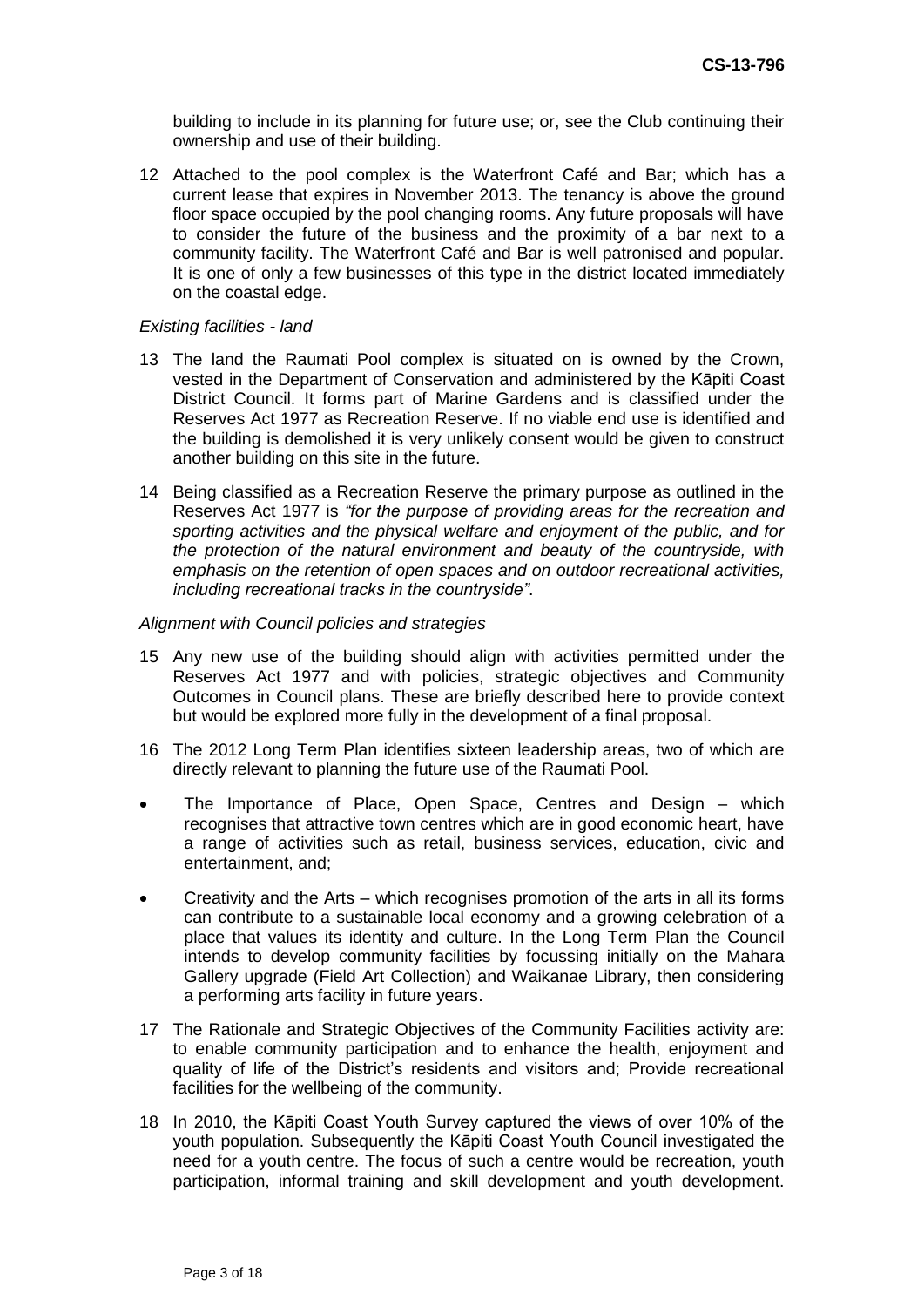The Youth Council identified Paraparaumu as a good location for a youth centre, preferably near to the railway station for best access. In the Long Term Plan \$650,000 has been allocated in 2014/15 to acquire and equip a building for a Youth Centre and \$193,000 per annum thereafter to operate the centre.

19 Preliminary work for the Raumati Beach Town Centre upgrade in 2011 developed concepts by consultants Soul Environments (2011) which referenced interconnectedness with Marine Gardens and opening up the building frontage to the seaside (Appendix 5). An earlier concept for an amphitheatre and recreation centre, by local architect Dennis Walton, is at Appendix 6.

### *Submissions*

20 The Council received 50 submissions during the round of consultation which closed on 21 December 2012. Some of the submissions suggested more than one use. The breakdown of the suggestions is listed below and followed by a brief description of the proposals and a simple assessment of the strength of association between the proposal and the assessment criteria.

| 26 |
|----|
| 3  |
| 3  |
| 5  |
| 3  |
| 3  |
| 4  |
|    |
| 2  |
|    |
| 5  |
|    |
|    |
|    |

21 The proposed use should, as far as possible, not replicate any existing facility within the district unless a clear need exists. There is also little value in proposing an activity which will directly compete with similar facilities in Wellington unless there is an identified and unmet need in Kāpiti.

## *Auditorium/Concert/Performing Arts Venue*

22 An auditorium, music or performing arts venue was the most suggested use for the building. It is unclear whether this is due to a groundswell of support or the co-ordinated organisation of a group or groups. The main points raised in these submissions were the lack of an appropriate and affordable venue for activities, particularly with regard to space for mid-sized performances (up to 300 people) and rehearsal/backstage spaces. The submitters believe most Council spaces available for this type of activity are not really suitable. The other main venue with capacity for both the performance and the audience, Southwards, is a private business and charges substantial rates for use which are beyond the means of most groups, especially to hire on a regular basis. Cafes, bars, churches and church halls are the other main types of venue available and in regular use within the district; in particular the Lindale Centre and St Paul's Church, Paraparaumu. These venues are not always suitable for performances or audiences due to size, location or type (bars and churches aren't always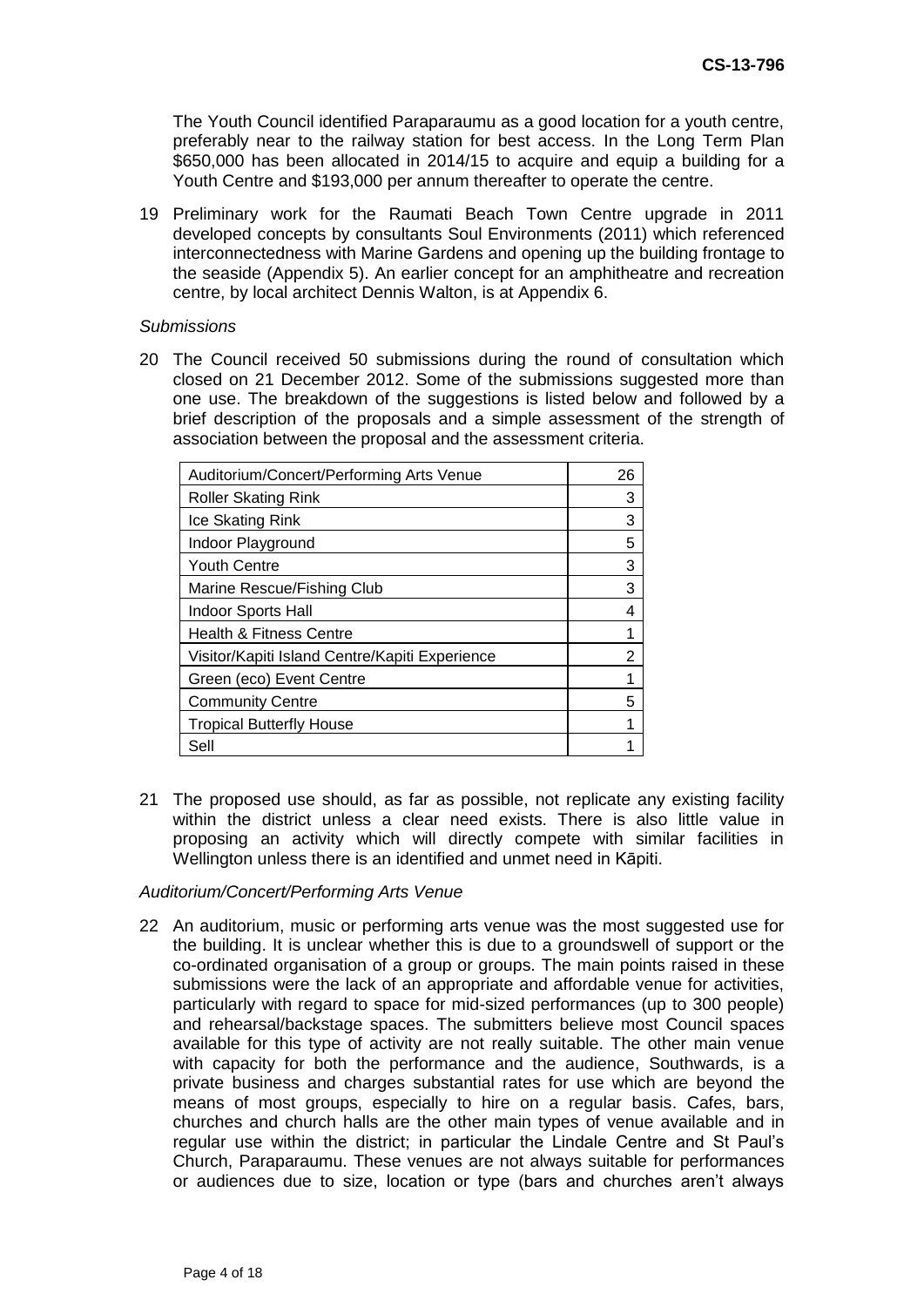attractive to the wider public). There is also little facility for associated music activities such as storage or rehearsal.

- 23 Consideration should be given to the probability of having to invest in acoustic insulation, lighting and an appropriate sound system if the space is to be used for performances.
- 24 Advocates for an auditorium also propose the space could be divided up to provide for practice rooms, storage etc. Careful design would be needed to ensure the large open space would not be reduced so much that it would exclude many other potential activities. If a musical rehearsal/performance venue is explored further then parties may have to compromise to achieve the best result for access by the wider community, not just for one type of user group. This could be the development of a facility suitable for multiple uses, as stated in the stage one submission criteria.

### *Sports use*

- 25 Sports use was also widely suggested. Many indoor sports require a higher ceiling than is available in the current building. The minimum height for most recreational indoor ball sports is 6.7m. The main hall in the pool building has laminated beam supports which range in height from approximately 4.6 metres at the sides up to 6.6 metres at the roof centreline (measured to the underside of the beams). The pool depth could be incorporated to increase this height. Refer to Appendix 1 for layout and dimensions of the building.
- 26 The restrictions of the building envelope may provide an opportunity for other sports which are not as well accommodated in other facilities. Sports such as futsal (5-a-side indoor football), inline hockey and indoor bowls may have an interest in using this building.
- 27 Kapiti Rangers Inline Hockey Club is particularly keen on using the building. Since the Club has had to move to facilities in Levin their membership has dropped considerably. The current open space available inside the building is not large enough to house a full sized rink according to dimensions from the Inline Hockey NZ website (Appendix 3), but is appropriate for Club activities.
- 28 Ice skating was also suggested and could be real, artificial or synthetic ice. Demand and ongoing associated costs would certainly require more investigation. This option, without further investment for a covering floor to place over the ice surface, precludes the use of the space for any other use. Real and artificial ice requires substantial investment in building insulation, floor preparation, compressors to cool the ice and machinery to maintain the surface (Dunedin Ice Centre spent \$120,000 on such a machine in 2009 and \$150,000 recently on a second machine.) Preliminary investigation indicates an estimate of approximately \$5,000,000 for a high quality real ice skating facility. This is clearly beyond the current budget for this project.

## *Youth Centre*

29 Incorporating a youth centre would have to take into consideration a number of issues. The building is far from the Paraparaumu town centre, which is the clearly stated preferred location for such a centre. It is doubtful that youth (other than those that live locally) would have the ability or desire to travel to this location. The proximity of a bar would not be ideal so close to a centre aimed at young people. It is unclear whether a youth centre, as envisaged, would fall within the definition of activities permitted on a recreation reserve. The fact that a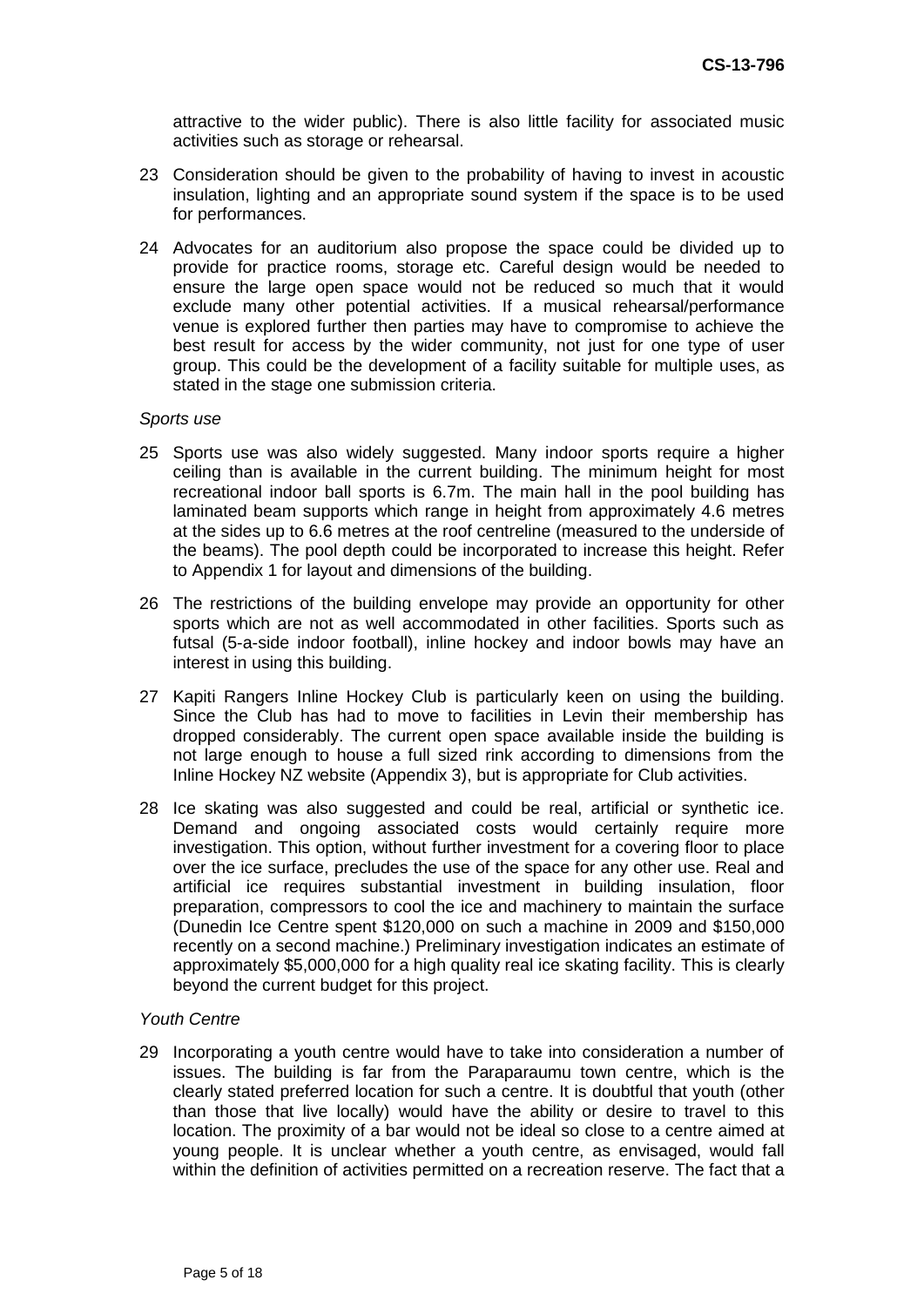separate Council project exists, with its own budget and timeframe, may explain why only three submissions suggested this use.

### *Indoor playground*

30 An indoor playground, along the lines of commercial operators such as Lollipops or Chipmunks, is clearly targeted to cater to one section of the community, ie young children and their carers. It is considered likely that a private business or concession holder would be better positioned and more able than the Council to to set up and run an activity of this type.

### *Fishing Club/Marine Rescue*

31 A fishing club, possibly incorporating marine rescue services was mooted by some submissions. A fishing club typically has complete ownership of a space, hiring it out to other users at their discretion. Focussing the entirety of the building on a single user group could alienate other users. The Kapiti district already has two coastguard teams operating at Waikanae and Paraparaumu boating clubs. It is unlikely that they would be interested in or have a need to move to the Raumati Pool building. There was a yachting club in the building previously which ceased operation around 1992/93.

### *Kāpiti experience and visitor centre*

32 Establishing a Kāpiti experience and visitor centre at Raumati Beach only makes sense if boats taking visitors to Kāpiti Island launch in the immediate vicinity. The patronage for a centre so far away from the town centre, main tourist routes and public transport could be unpredictable. This option was discussed and rejected by a working group which involved tour operators and the local boating club who determined that the beach in this area is unsuitable for launching the types of boat which take visitors to Kāpiti Island.

#### *Community Centre*

33 The district already has a centrally located Community Centre at Paraparaumu and multiple community halls across the district. Another facility of this type does not rate well against the assessment criteria.

#### *Other proposed uses*

- 34 Many of the proposals supported by only one or two submissions also do not rate well against the assessment criteria. These include the eco-event centre and the tropical butterfly house.
- 35 There are already multiple existing gyms and health centres in the Kāpiti region. A Council run facility may be unnecessary and would compete with local private businesses
- 36 Selling the building is not a viable option as the building is situated on Crown land.
- 37 Thought has been given to removing the pool tank or lowering the floor to increase overhead height for sports. Investigation into placing flooring over the top of the pool and using the pool tank as a storage area could also be considered. For example, it may provide an area of stable temperature and moisture for equipment storage.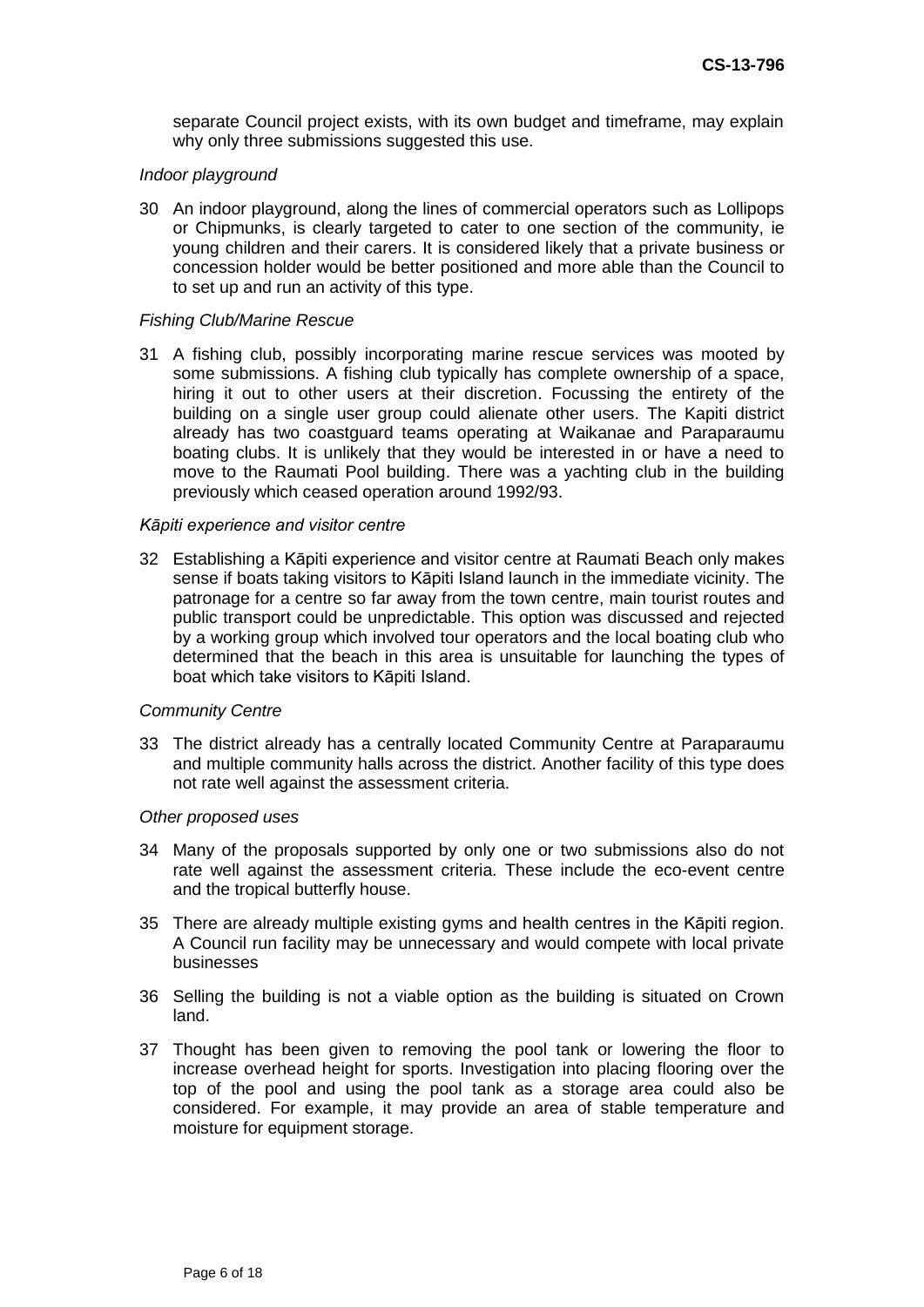38 The development of any facility will have to consider whether Council or a concessionaire or operator would run the proposed activity and what the implications of this might be.

## *Assessment of proposals against given criteria*

- 39 The table below shows a simple assessment of the strength of association of proposals against the assessment criteria and Community Outcomes.
	- **X** Strong association with criteria

|                  | Multi-       | Open         | Consistent   | Realistic        | Complement         | Local        | Community    | <b>District</b> | Strong,      |
|------------------|--------------|--------------|--------------|------------------|--------------------|--------------|--------------|-----------------|--------------|
|                  | Use          | to           | with         | Development      | Marine             | Character    | makes use    | Works           | Healthy,     |
|                  |              | Public       | Reserves     | within           | Gardens as         | Retained     | of Local     | for             | Safe &       |
|                  |              |              | Act          | Budget &         | Destination        |              | Resources    | Young           | Involved     |
|                  |              |              |              | Timeframe        |                    |              |              | People          | Community    |
| Performance      |              |              |              |                  |                    |              |              |                 |              |
| Venue            | $\mathbf{x}$ | X            | $\mathbf{x}$ | X                | X                  | X            | X            | $\mathbf{x}$    | X            |
| Skating          |              |              |              |                  |                    |              |              |                 |              |
| (Ice/Roller)     |              | X            | X            | $\boldsymbol{x}$ | X                  |              | X            | X               | X            |
| Indoor           |              | $\mathbf{x}$ | X            | X                | $\pmb{\mathsf{x}}$ |              | $\mathbf{x}$ | X               |              |
| Playground       |              |              |              |                  |                    |              |              |                 |              |
| Youth            | $\mathbf{x}$ |              |              | X                |                    | X            | X            | X               | X            |
| Centre           |              |              |              |                  |                    |              |              |                 |              |
| Marine           |              |              | X            | X                |                    | X            | X            |                 |              |
| Fishing Club     |              |              |              |                  |                    |              |              |                 |              |
| Indoor           | X            | X            | X            | X                | X                  | $\mathbf{x}$ | X            | X               | X            |
| Sports Hall      |              |              |              |                  |                    |              |              |                 |              |
| Health &         |              |              |              |                  |                    |              |              |                 |              |
| <b>Fitness</b>   |              | X            | X            | X                |                    |              | X            |                 | X            |
| Centre           |              |              |              |                  |                    |              |              |                 |              |
| Visitor/Kapiti   | X            | X            | X            | X                | X                  | X            | X            |                 | $\mathbf{x}$ |
| Centre           |              |              |              |                  |                    |              |              |                 |              |
| Eco Event        | X            | $\mathbf{x}$ | X            |                  |                    | X            | X            |                 |              |
| Centre           |              |              |              |                  |                    |              |              |                 |              |
| Community        | X            | X            |              | $\boldsymbol{X}$ |                    | X            | X            |                 | X            |
| Centre           |              |              | X            |                  |                    |              |              | X               |              |
| Tropical         |              |              |              |                  |                    |              |              |                 |              |
| <b>Butterfly</b> |              | X            |              |                  | X                  |              |              |                 |              |
| House            |              |              |              |                  |                    |              |              |                 |              |

x Some association with criteria

- 40 From the description and the analysis of preliminary proposals in the table above, it can be seen the two strongest contenders for future uses for the Raumati Pool are:
	- a performance venue, which may include rehearsal and/or storage space,

and

- an indoor sports/recreation facility which may or may not include capacity for skating in some form.
- 41 These are the proposals recommended for approval to proceed to carry out further investigation and develop these into more detailed business cases and implementation plans.

# **Financial Considerations**

42 Funding for this project has been allocated over three financial years; \$51,200 this year to carry out investigations and prepare documentation and plans, \$369,869 in 2013/14 to start alterations and \$109,058 in 2014/15 to complete the project.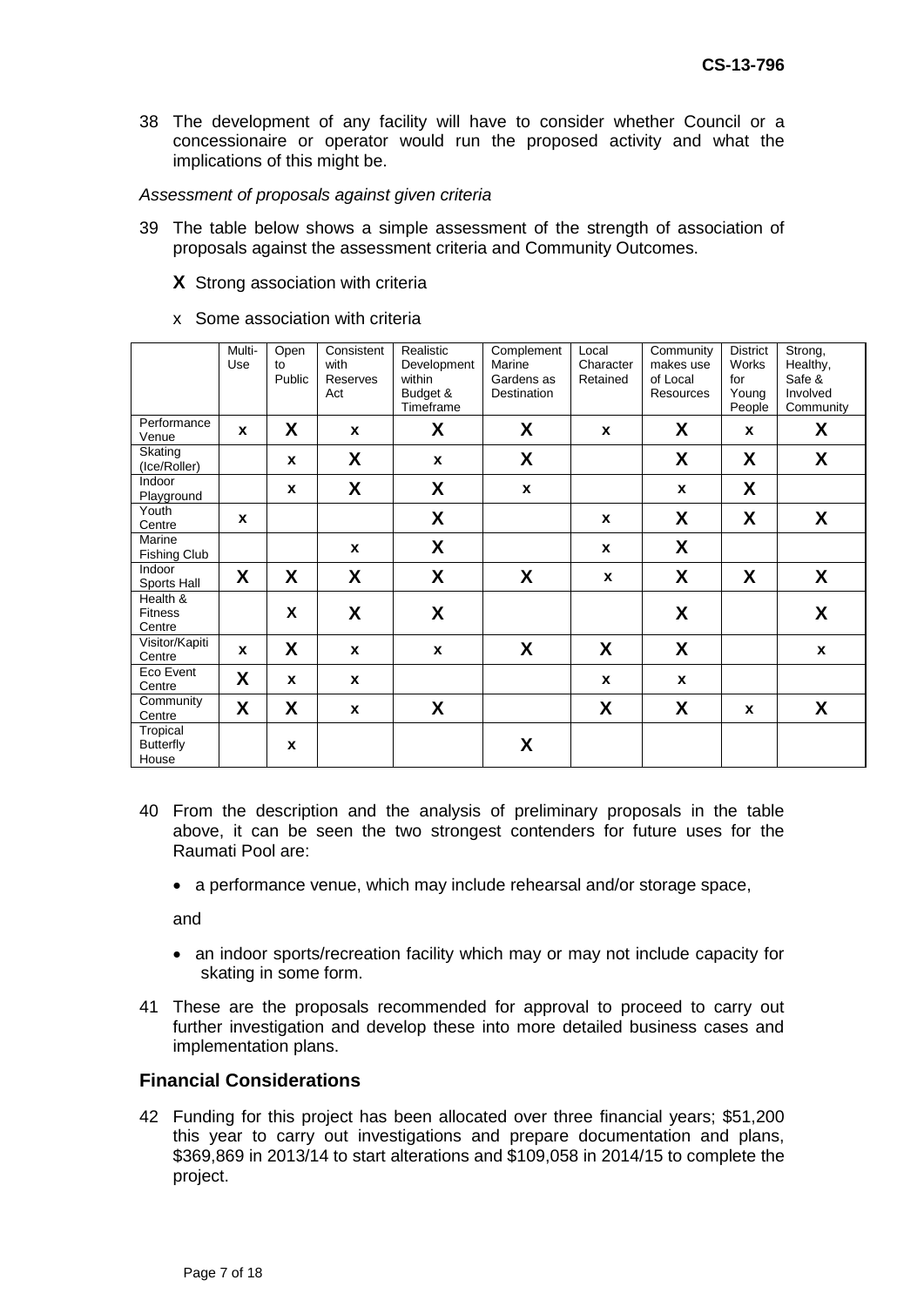- 43 The timing of the budget may need to be altered according to the final proposal chosen for advancement and the proposal's specific requirements.
- 44 Funding of \$650,000 has been earmarked for a Youth Centre in Kapiti. This budget may be available in part or in full if the Raumati Pool building is found to be a suitable venue for a youth centre.

# **Legal Considerations**

45 The Raumati Pool building stands on land designated as recreation reserve and its uses must align with the purposes of the Reserves Act 1977.

## **Delegation**

46 The Paraparaumu/Raumati Community Board may consider the matter under the following delegation according to the Governance Structure and Delegations 2010-2013 Triennium, Part D, section 10.4:

*Authority to listen, articulate, advise, advocate and make recommendations to Council on any matter of interest or concern to the local community.*

## **Consultation**

47 The Paraparaumu/Raumati Community Board has been involved in this process for several years, most recently in 2011 when the preliminary town centre upgrade work was undertaken for Raumati Beach. The community was invited to submit proposals for consideration concerning the future development of the Raumati Pool building and a public meeting was held on 26 November 2012. Submissions closed on 21 December 2012. This report was due to be considered by the Community Board in February but was held up by the delay on the Coastlands Aquatic Centre project after Mainzeal – the company building the facility – went into receivership on 6 February.

## **Policy Implications**

48 There are no policy implications arising from this decision.

## **Tāngata Whenua Considerations**

49 There are there no known issues for consideration relating to iwi or the Treaty of Waitangi.

## **Publicity Considerations**

50 Once the Board has decided on its recommendation to the Council a media release will be prepared. This will explain the wider process and the options being considered, highlighting the submissions and involvement of the community in helping to decide the future of the building.

# **CONCLUSION**

51 The Board should consider proposals in the context of the relevant assessment criteria approved for stage one of the process. It is considered the options to be recommended to the Council to proceed to detailed scope and development of implementation requirements are proposals which encourage multiple uses and are likely to be achievable within the allocated budget.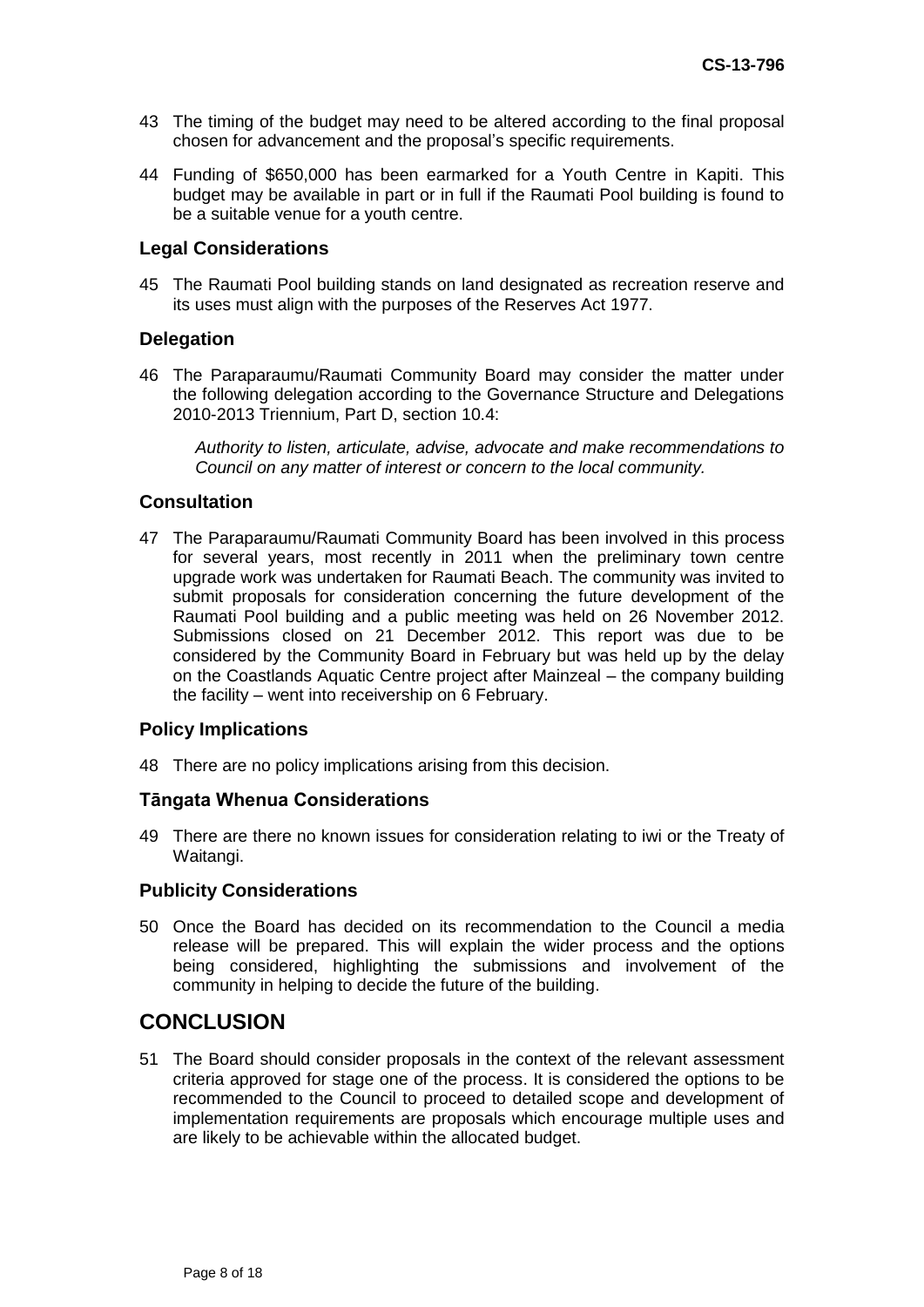- 52 It will be important to ensure the development establishes a significant connection/interaction with the surrounding environment – the beach and Marine Gardens – and community.
- 53 After measuring the strength of association of each idea against assessment criteria, feedback from working groups and the proximity and amount of similar facilities available; the proposals which appear to have the most merit are a performance auditorium or an indoor sports facility - or a combination of the two.
- 54 If a combination is achievable it might be a multi-use hall or large venue, incorporating sectional, mobile components which would allow space to be transformed from one use to another within the facility. This would help maximise the use of space and facilities within the building and make it relatively simple to consider alternative uses for appropriate spaces. Elements such as a removable sectional stage, interaction with the immediate external environment (particularly the aspect towards the sea and the potential courtyard space between the rear of the building and the large dune), removable barriers for skating and collapsible/foldable tiered seating are elements which should be considered to expand on a proposals initial scope. Appendix 4 shows a number of images which might inspire a range of uses and high quality, flexible design outcomes.
- 55 Ownership of the Raumati Swimming Club portion of the building needs to be resolved. This will become more urgent as the process continues and a quick resolution is desirable. Officers will continue to discuss options with the Club and will work according to timeframes established by this project.
- 56 The Paraparaumu/Raumati Community Board may recommend any option or options for Council to consider and recommend approval of the development of a more detailed proposal. On approval from the Council officers will begin work to develop a proposal which will identify the level of need and demand for each type of facility as well as investigating the practical ability to achieve each type of facility within the existing building and budget. The project will be reported back to the Community Board at its meeting in June.

# **RECOMMENDATIONS**

- 57 That the Community Board recommends to the Council that its preferred options for the future use of the Raumati Pool building to be developed into a detailed proposal and implementation plan are:
	- a performance venue, which may include rehearsal and/or storage space,

and

• an indoor sports/recreation facility which may or may not include capacity for skating in some form,

and that the proposal should explore whether the building has the potential for a combined facility which may be used for both indoor sports and a performing arts space performance auditorium.

58 That the Community Board notes discussion with the Raumati Swimming Club Council will continue, with the express intention of resolving the ownership of the Raumati Swimming Club area of the building by finding a solution suiting both parties, noting the likely outcomes might either: enable the Council to reasonably assume ownership of that portion of the building to include in its planning for future use; or, see the Club continuing their ownership and use of their building.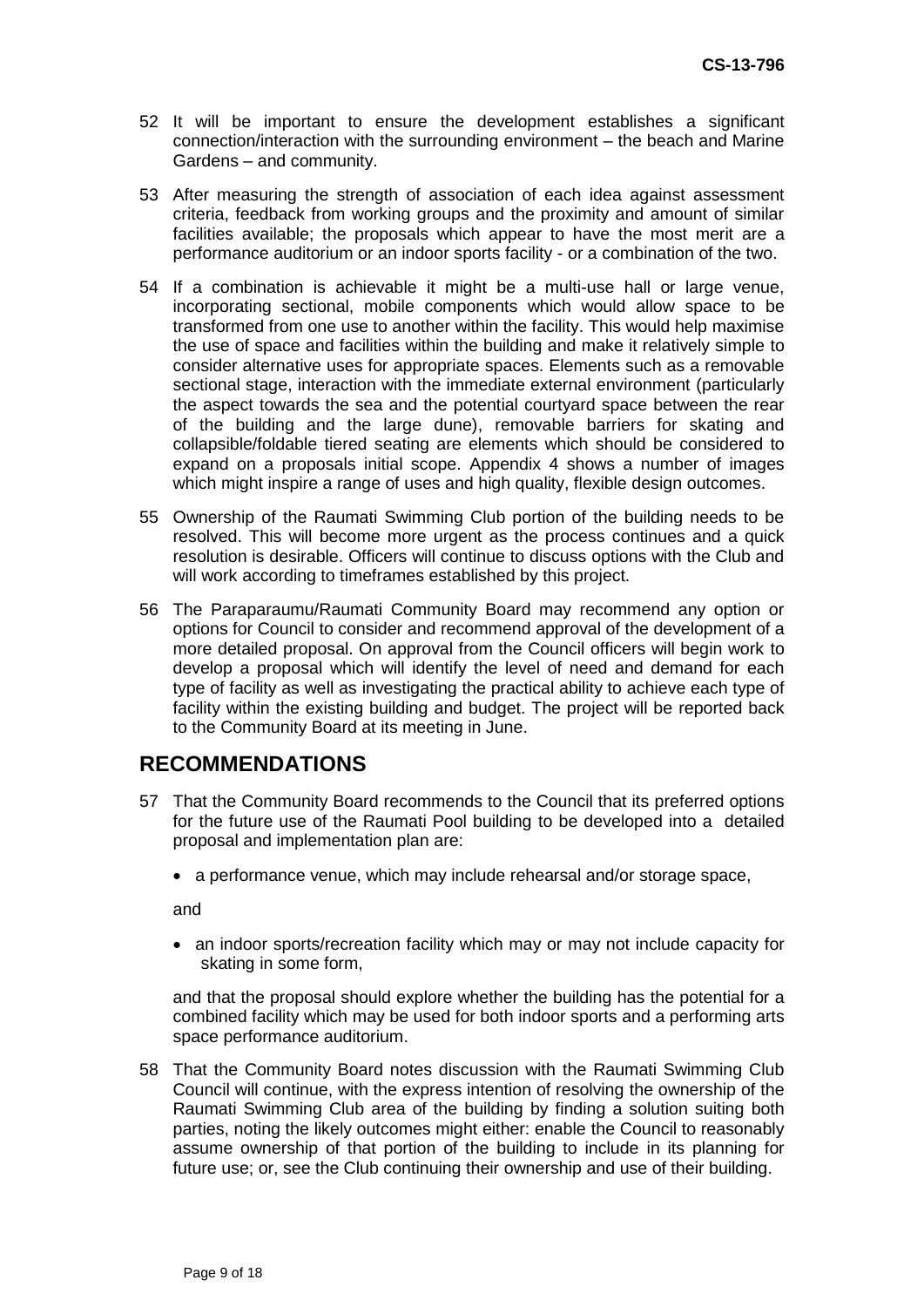| <b>Report prepared by:</b>   | Approved for submission by:             |
|------------------------------|-----------------------------------------|
| Nathan Mourie                | <b>Tamsin Evans</b>                     |
| Leisure & Open Space Planner | <b>Group Manager Community Services</b> |

# **ATTACHMENTS**

- Appendix 1: Raumati Pool building layout and dimensions
- Appendix 2: Relevant Council halls and capacities
- Appendix 3: Inline hockey court and futsal pitch dimensions
- Appendix 4: Built precedents of possible elements for consideration
- Appendix 5: Concept Plans, Soul Environments, April 2011 & Dennis Walton, Architect, August 2005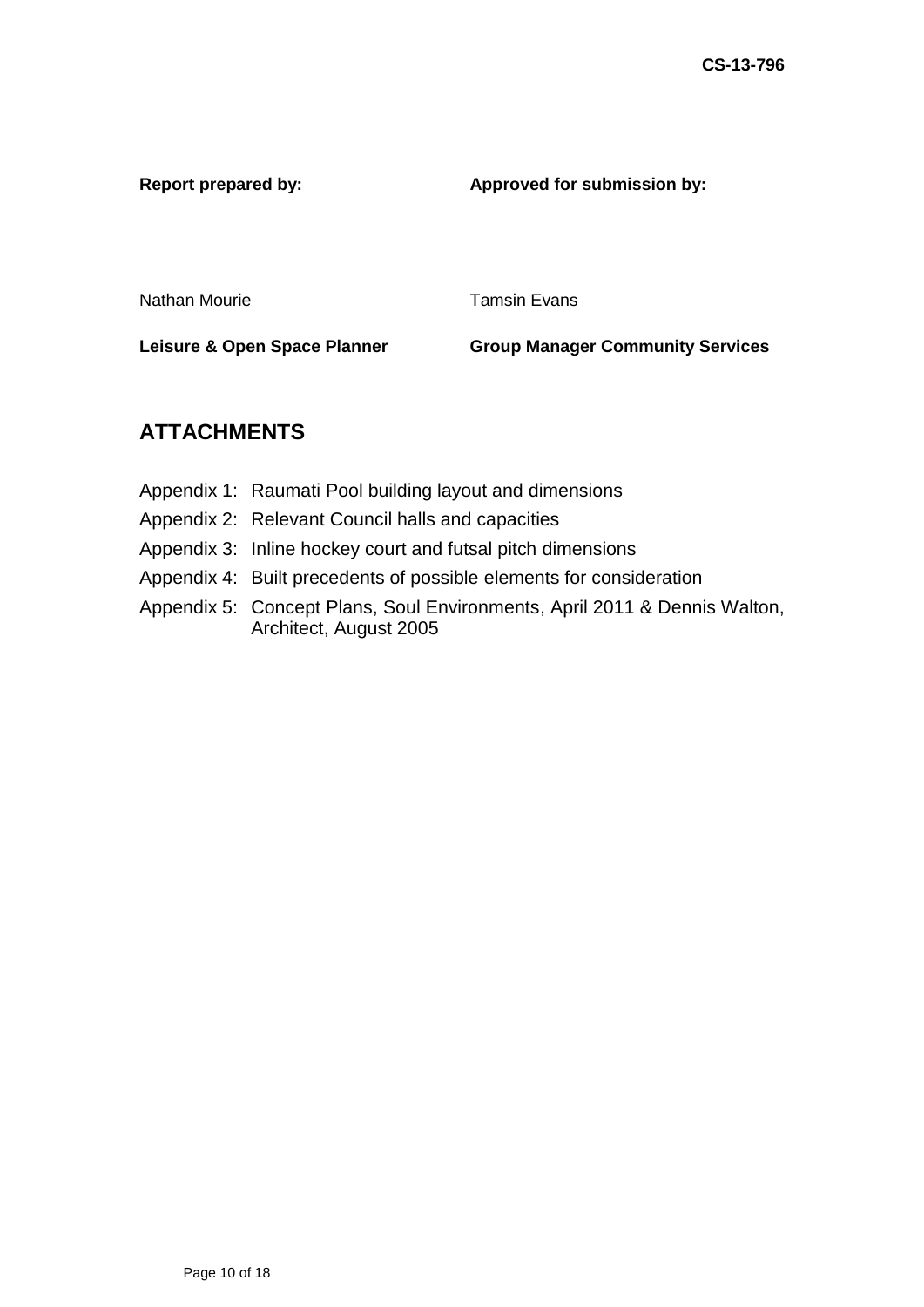

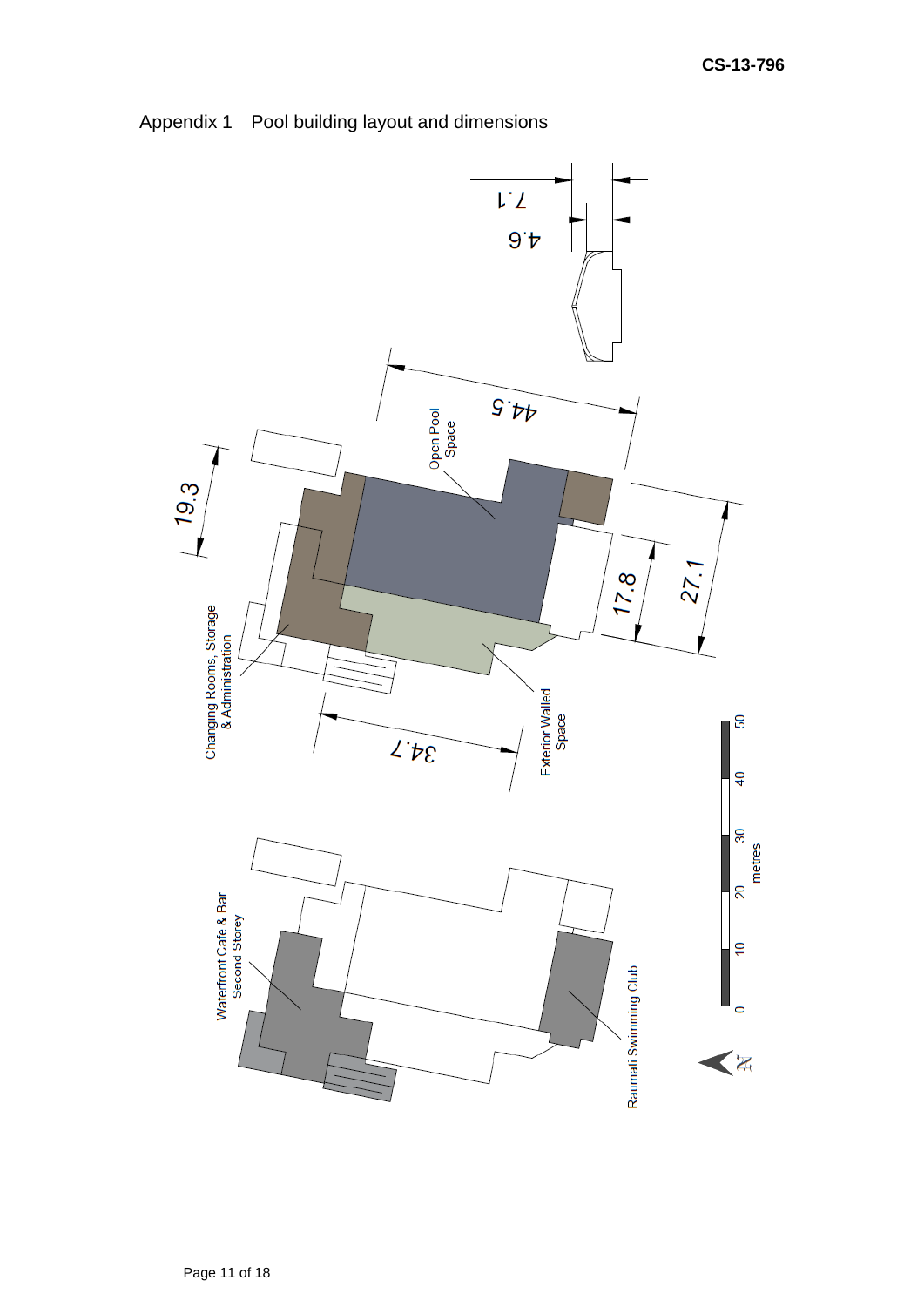Appendix 2 Relevant Council halls and capacities

| <b>Facility</b>                        | <b>Maximum Capacity</b> |
|----------------------------------------|-------------------------|
| Paraparaumu Memorial Hall              | 450                     |
| Waikanae War Memorial Centre           | 450                     |
| <b>Otaki Memorial Hall</b>             | 400                     |
| Paekākāriki Hall                       | 270                     |
| Raumati South Hall                     | 200                     |
| <b>Waikanae Beach Community Centre</b> | 200                     |
| Waikanae Senior Citizen Hall           | 160                     |

# **Council Share Sports Hall Fee**

Paraparaumu College Sports Hall \$27/hr weekdays,

\$12/hr weekends

**Non-Council Sports Halls**

Kapiti College **\$50/hr** Nga Purapura (Ōtaki Wananga) \$45/hr + extras

Ōtaki College No set fee and seldom officially hired out but is highly used by local community groups in the evenings: Tae-Kwan-Do, Basketball and Gymnastics. Groups may approach school and decision made on a case by case basis.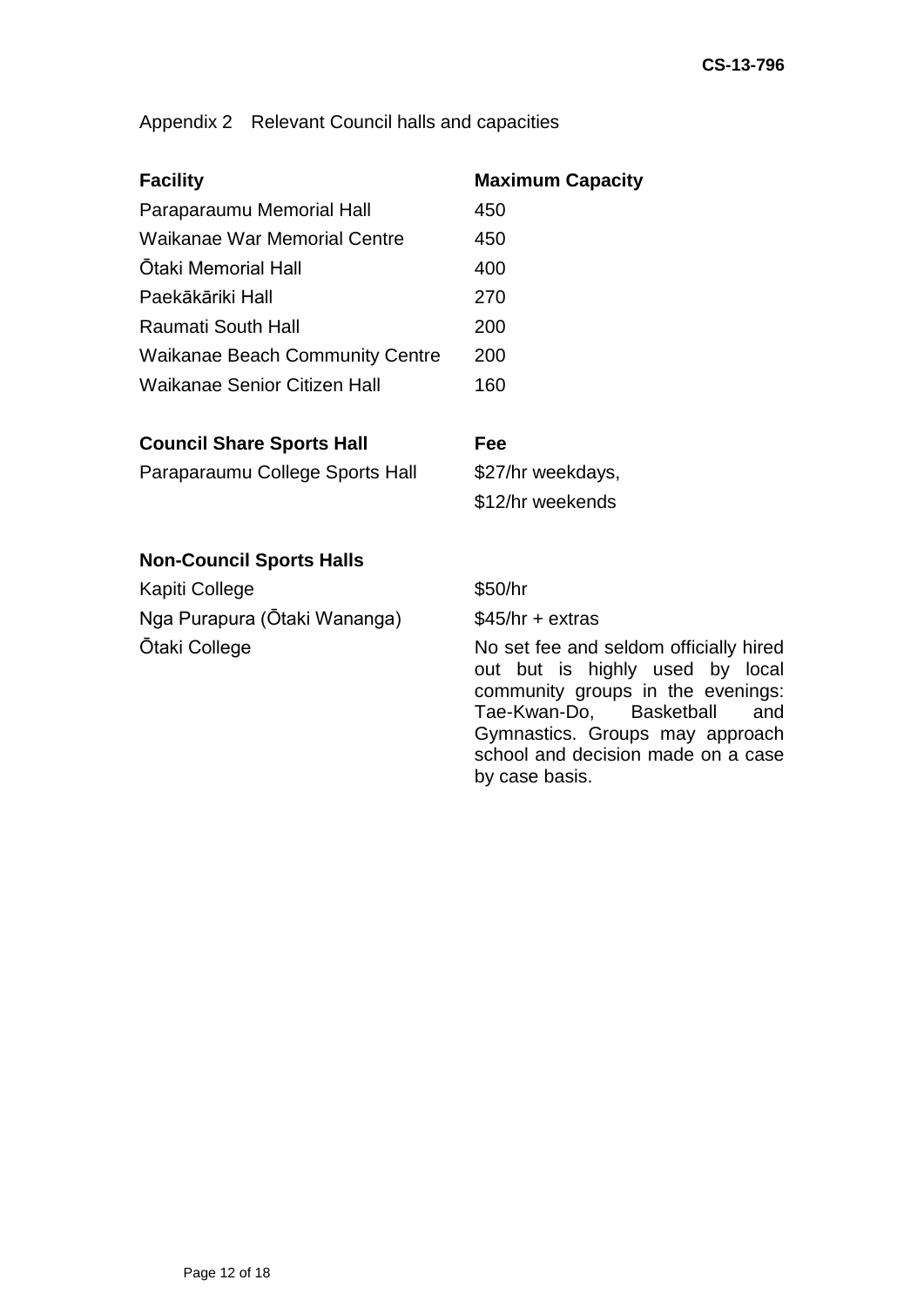Appendix 3 Inline hockey court dimensions



# Futsal pitch dimensions



For non-international matches the dimensions are as follows:

| Length (touch line): | minimum | 25 m |
|----------------------|---------|------|
|                      | maximum | 42 m |
| Width (goal line):   | minimum | 16 m |
|                      | maximum | 25 m |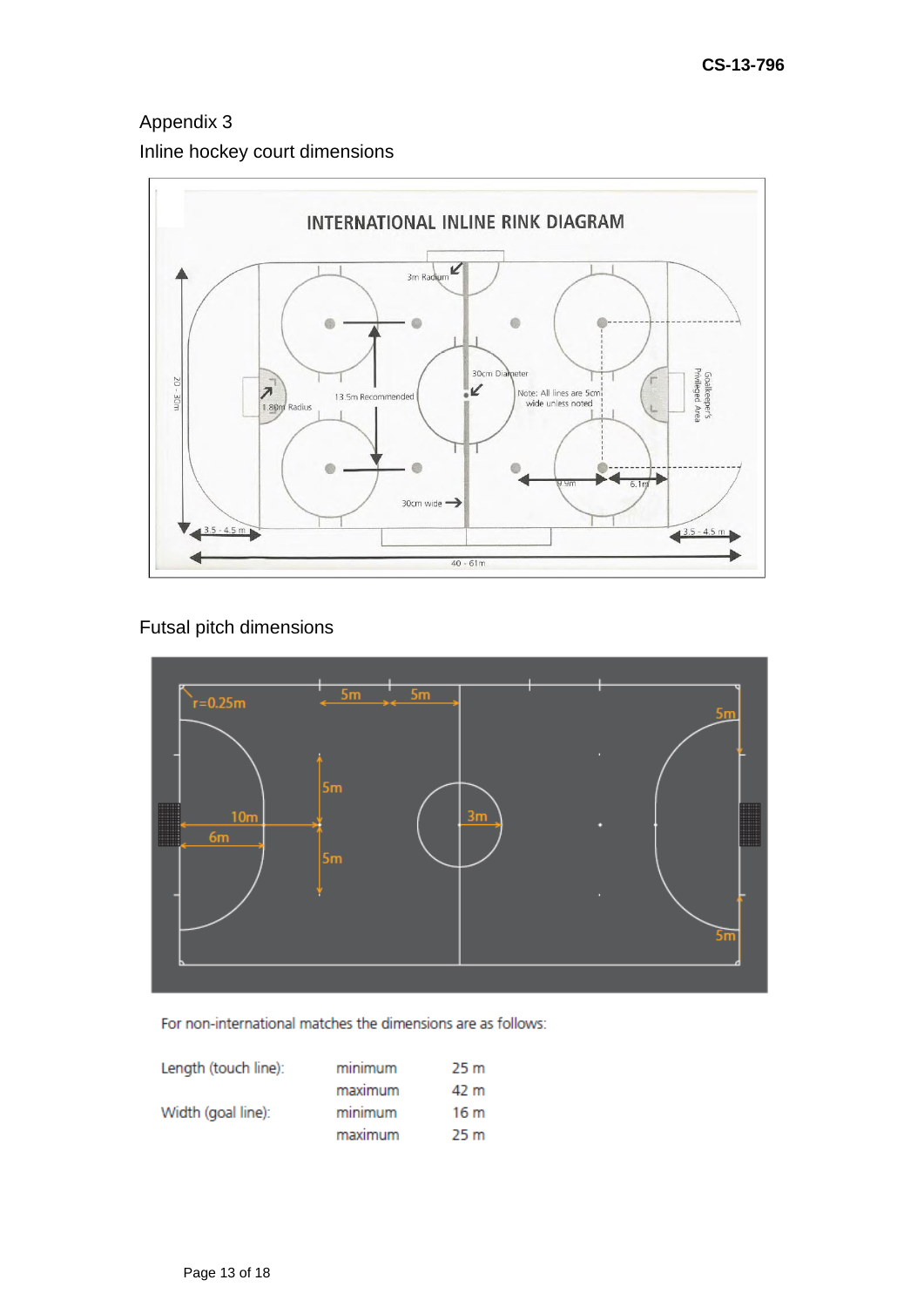

Appendix 4 Built precedents of possible elements for consideration

Expandable seating, wall mounted or movable.









Portable Concertina Stage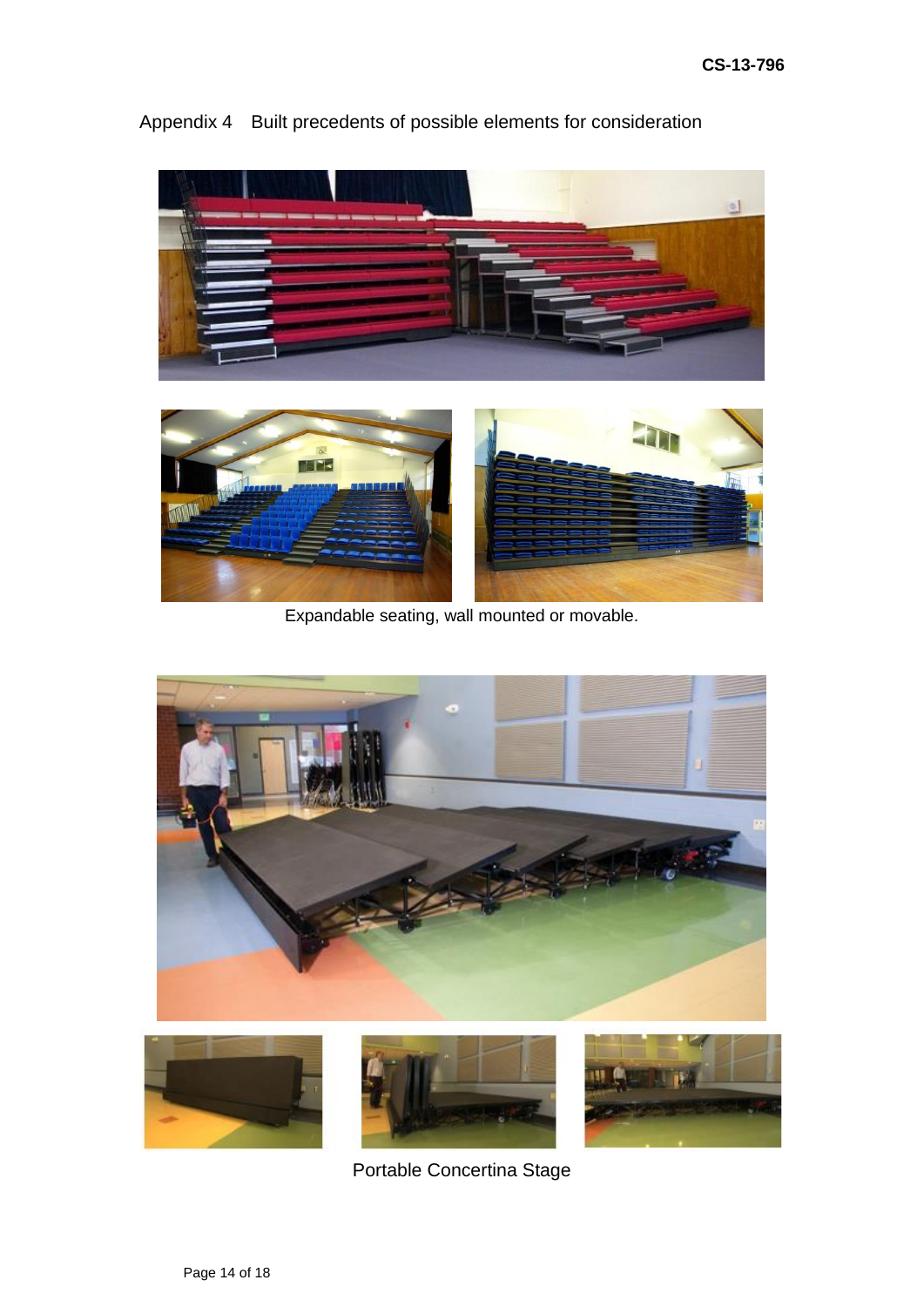



Dasher boards, able to be erected and dismantled by 2 people



Portable foam and velcro temporary rink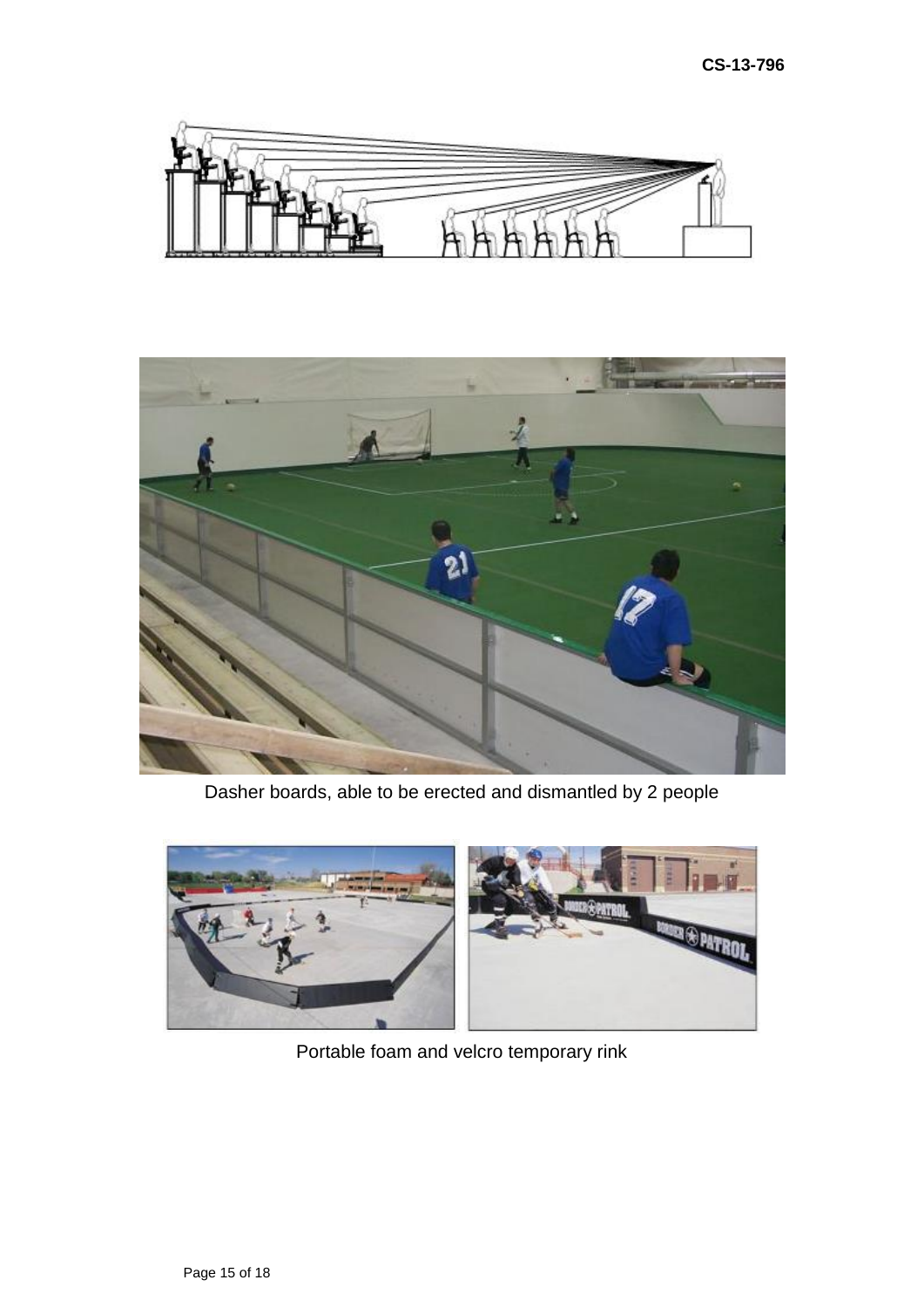

Monconseil Sports Hall in Tours, France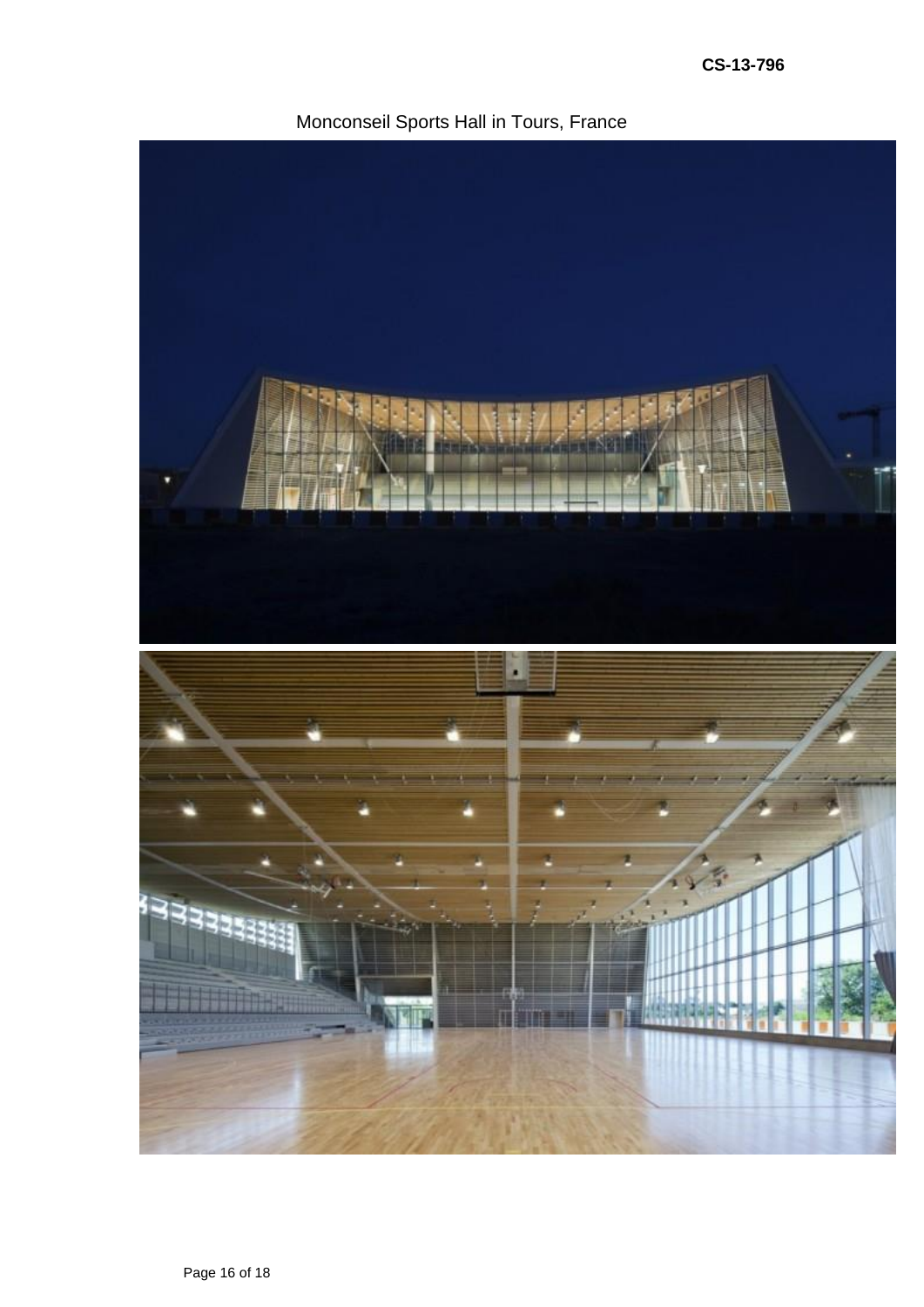